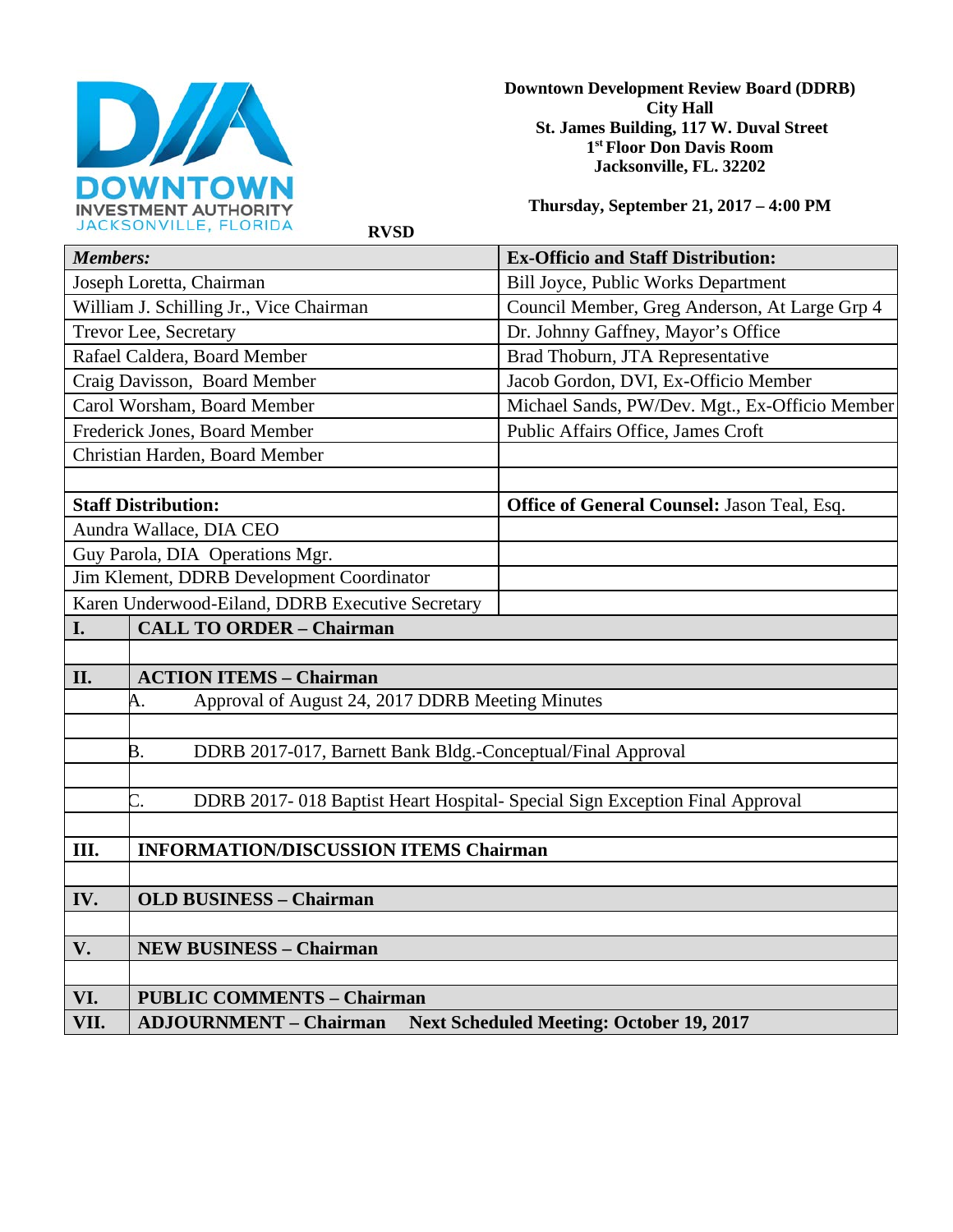

**Downtown Development Review Board (DDRB) City Hall at St. James, Building 117 W. Duval Street Lynwood Roberts Room, 1st Floor**

*Thursday, September 21, 2017 - 2:00 p.m.*

# *MEETING* **MINUTES**

**Board Members Present:** J. Loretta, Chair; B. Schilling, Vice Chair; R. Caldera; C. Davisson; C. Harden; F. Jones, B. Schilling; T. Lee and C. Worsham

### **Board Members Not Present:**

**DIA Staff Present:** Jim Klement, Development Redevelopment Coordinator and Karen Underwood-Eiland, Executive Assistant

**Representing Office of the Mayor:** Dr. Johnny Gaffney

**Representing Office of City Council:** Council Member Greg Anderson

**Representing Office of General Counsel:** Jason Teal

## **I. CALL TO ORDER**

#### **Meeting Convened: 2:04 p.m.**

Chairman Loretta called the meeting to order at 2:04 p.m. and the members identified themselves for the record.

Chairman Loretta asked anyone wishing to speak on a particular project to complete a public speaker card and provide them to Karen. He also reminded Board Members to disclose any exparte communication with any of the applicants presenting projects today or conflicts of interest prior to the item being addressed by the Board.

## **II. ACTION ITEMS**

## **A. APPROVAL OF THE AUGUST 24, 2017 DDRB MEETING MINUTES**

Deferred until the October  $19<sup>th</sup>$  Board Meeting

# **B. DDRB 2017-017: BARNETT BANK BLDG – CONCEPTUAL/FINAL APPROVAL**

Jim Klement provided a brief report. DDRB APPLICATION 2017-017 is before the DDRB seeking Conceptual/Final Approval for the restoration of the existing historic Barnett Building in the Downtown Core.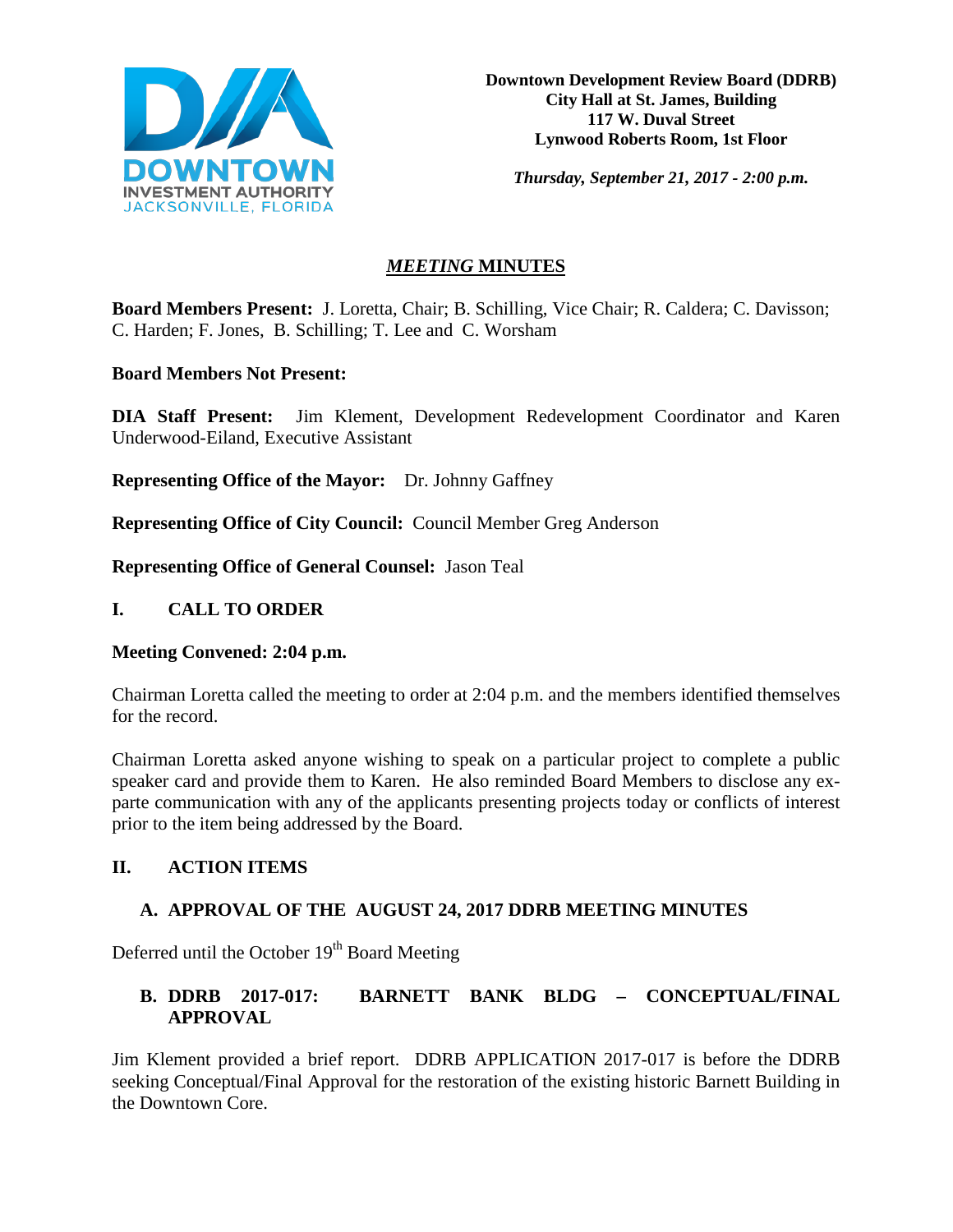Downtown Development Review Board (DDRB) – Regular Meeting Thursday, September 21, 2017 Page 2 of 3

Brad Couch, KBJ-L&B Architects provided a presentation and was available to answer any questions. He introduced the Team.

The Board Members inquired about signage and parking issue.

Jim Klement reported that a part of the applicants with the DIA was to make sure that the off-site parking was in concert with the building renovations.

Mr. Couch stated that they met with Lisa Sheppard, Planning Department. The Historic review approval will follow the steps with the National Park Service. The certificate of appropriateness was necessary and the application approval is greenlighted as well by both agencies.

Board Member Caldera asked what was happening between the first floor and eighth floor. Mr. Couch responded that those spaces would remain shelved until tenants come on board.

Thomas Hurst, Dasher Hurst Architects responded about the signage of the historic review process with the National Park Service. This will be addressed during the historic review.

Chairman Loretta opened public hearing and closed public hearing.

## **A MOTION WAS MADE BY BOARD MEMBER HARDEN AND SECONDED BY BOARD MEMBER CALDERA APPROVING DDRB 2017-017, BARNETT BANK BLDG FOR CONCEPTUAL APPROVAL**

#### **THE MOTION PASSED UNANIMOUSLY 8-0-0.**

## **A MOTION WAS MADE BY BOARD MEMBER JONES AND SECONDED BY BOARD MEMBER HARDEN APPROVING DDRB 2017-017, BARNETT BANK BLDG FOR FINAL APPROVAL WITH THE FOLLOWING CONDITION:**

**A). Final Building Signage locate on the "cooling tower" portion of the building will be presented to the DDRB for approval.** 

#### **THE MOTION PASSED UNANIMOUSLY 8-0-0.**

## **C. DDRB 2017-018: BAPTIST HEART HOSPITAL – SPECIAL SIGN EXCEPTION FINAL APPROVAL**

Jim Klement provided a brief report. DDRB Application 2017-018 is requesting final approval for a special Sign Exception to allow multiple signs and an increase in the sign square footage. The applicant is proposing a 429 square foot building identification sign on the Baptist Heart Building in the Baptist Hospital complies.

Board Member Schilling recused from voting on the project. John Cox, Harbinger Signs provided a presentation on behalf of Julie Bain, Project Manager